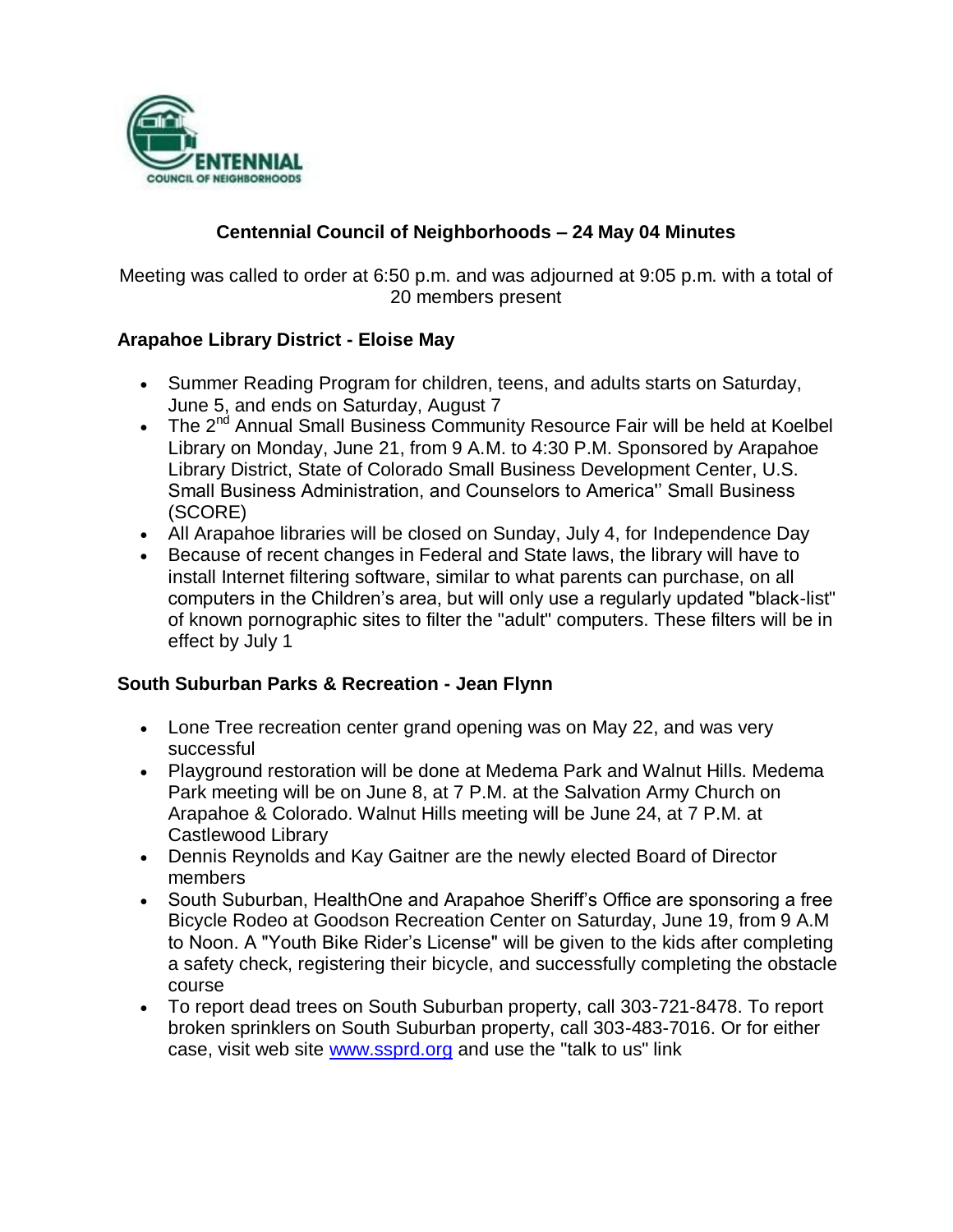## **Arapahoe County Sheriff - Mark Fisher**

- Provided pamphlets on "Living with Wildlife (Mountain Lions, Bears, and Coyotes) and "How to Avoid Conflicts with Wildlife in the City"
- Sheriff also provided a list of the 10 worst traffic intersections for numbers of accidents during April 2004. Traffic patrol and issuance of citations for driving violations has been increased at these locations
	- 1. I-25 from 7100 to 8300 south -27
	- 2. Arapahoe & Jordan -07
	- 3. Smoky Hill & Buckley -06
	- 4. Arapahoe & Peoria -05
	- 5. Smoky Hill & Himalaya -05
	- 6. Arapahoe & University -05
	- 7. Parker & Orchard -05
	- 8. 7500 to 8000 S Parker Road -05
	- 9. Countyline & University -05
	- 10. Orchard & Buckley -05
- Increased danger of drowning now that the swimming pools are opening for the summer
- There was a recent officer involved fatal shooting after a suspect pointed a gun at deputies three different times. This is the first incident of a fatal "officer involved shooting" in Arapahoe County in almost twenty years

## **South Metro Fire District - Bob Rinne**

- Voters passed the mil levy increase for both South Metro and Littleton Fire Districts
- The South Metro strategic Plan is on the South Metro web site [www.southmetro.org](http://www.southmetro.org/)
- CERT training has generated many positive responses from the citizens who have taken the classes
- Last week was designated EMS (Emergency Medical Services) week by the governor. The fire district's Public Education group went to schools and used dolls to teach the children how to prevent injuries. Program was very well received
- Prom and graduation time usually produces some several accidents. Four teens were involved in a serious accident last weekend. The car was going about 100 mph and was actually airborne over a fence
- Working on issues of how to obtain 2005 federal grants from Homeland Security for education and training for first responders and CERT
- Negotiations are in progress to move the State EOC (Emergency Operations Center) from Golden to the South Metro administration building
- There are over 200 HOAs in South Metro Fire District. District is attempting to locate all HOAs in a graphical database using GPS to define the boundaries of each HOA
- There are no fireworks (sale or use) allowed in the City of Centennial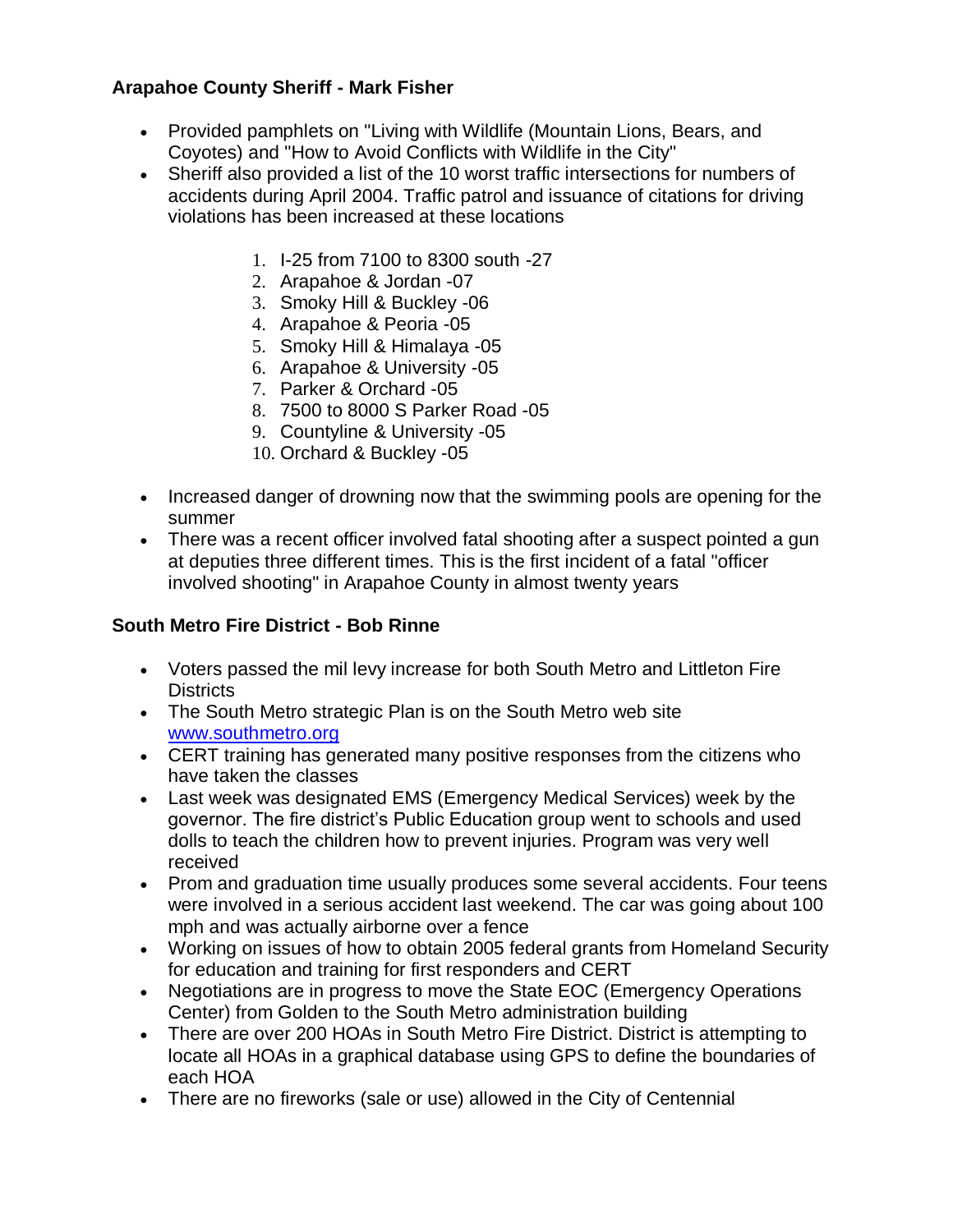# **City of Centennial - Gail Carissimi**

- Comprehensive Plan Open House will be held at the City of Centennial offices on June 23. Opens at 6:30 P.M., Presentation starts at 7 P.M. and a discussion will be held about 8:30 P.M.
- City's web site [www.centennialcolorado.com](http://www.centennialcolorado.com/) has information on road repair, street sweeping, water district restrictions, and information about West Nile virus
- CenCON will conduct a survey of members concerning the subject of "solicitations" and will report the results to the City
- Call Gail at 303-754-3323 if you are having a block party or "dumpster day" and she will coordinate street closures with the sheriff
- A City Information sheet was distributed which contains the email and phones for all the City officials and departments
- Municipal Court has hired an additional 2.5 people because of the heavy work load

## **Arapahoe Park & Recreation - Rebecca Nash**

- Lookout Park water slide will be open for Memorial Day
- There will be a new park area in the neighborhood of Himalaya and Reservoir Road
- A \$25,000.00 tree planting project will be completed this spring
- Looking at trail construction at Sunrock Ridge, near Eaglecrest high school
- Construction at Bow Tie Park is almost finished
- Construction of new recreation center and skate park is on schedule and under budget
- A wildlife consultant has suggested a solution to the beaver problem at Pioneer Park

# **City of Centennial - Betty Wotring**

- Blood drive was successful with 38 donors at the City, and 4 who gave offsite
- There will be another blood drive on August 20, from 10 A.M. to 3:30 P.M. Need 87 donors in August. Call Betty Wotring at 303-699-6131 or email a[t](mailto:%20bwotring@centennialcolorado.com) [bwotring@centennialcolorado.com](mailto:%20bwotring@centennialcolorado.com) to arrange a time to donate
- Broncos Parkway bridge opens on Wednesday, May 26

# **Arapahoe County - John Newhouse**

- Manager of Arapahoe County mosquito control, can be contacted at 720-874- 6751 or [jnewhouse@co.arapahoe.co.us](mailto:jnewhouse@co.arapahoe.co.us)
- Also doing control for City of Centennial at approximately 70 locations. Sites are monitored weekly
- Has been spreading lavacide since April 4th. Sites which last year recorded hundreds/thousands of mosquitoes trapped per night have been reduced to less than 50 per night so far this year
- State Health Department has suggested fogging to start when high mosquito counts are found, rather than waiting until human cases of West Nile are diagnosed. Fogging will be done only when and where needed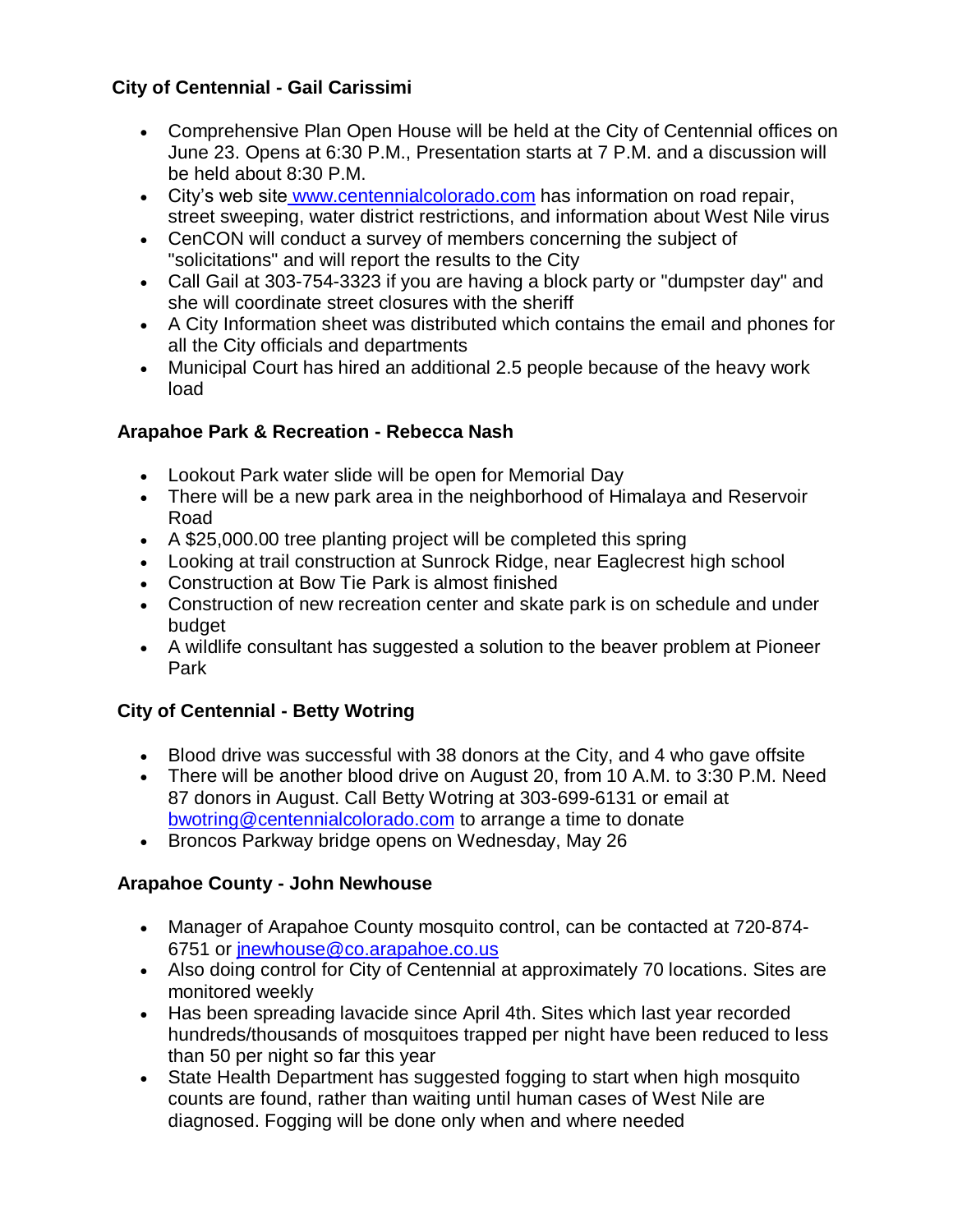- Provided informational cards and posters which can be distributed to all the residents in the HOAs
- County is only controlling public property; private property is the responsibility of the land owner
- It takes about 2 weeks after a person is bitten for the symptoms of West Nile disease to appear. Severity can range from hardly noticeable to death. People over age 50 are most seriously affected
- Culex species of mosquitoes in Colorado is the best transmitter of the virus, out of all the various species of mosquitoes

### **CenCON Reports - President - Cathy Noon**

- Comprehensive Plan information available on City's web site [www.centennialcolorado.com](http://www.centennialcolorado.com/)
- Construction on Parker Road, from Arapahoe to Orchard will be starting. Call 303-249-0478 for information about start dates, etc.
- Water line installation on Arapahoe Road from Waco to the Estonsia project begins July 19
- Traffic control signal is being installed on Arapahoe Road at the Chapparal west entrance
- Remaining informational meetings on the C-470 Expansion Project are June 29 at the Ken Caryl Ranch House, and June 30 at Highlands Ranch Metro District Office. Meetings start at 5 P.M. and end at 8 P.M. See [www.c470.info/dates.html](http://www.c470.info/dates.html) for details
- A reminder about unpaid dues will be sent to all HOAs that have not paid as yet

### **- Treasurer - Gerry Cummins**

| Checking account<br>Previous balance: | \$496.34 | Savings account<br>Previous balance: | \$3620.53 |
|---------------------------------------|----------|--------------------------------------|-----------|
| Income                                | \$270.00 | Income (Dues)                        | \$0.00    |
| Expenses                              | \$42.14  | (Interest)                           | \$0.00    |
| <b>Closing Balance</b>                | \$724.20 | <b>Closing Balance</b>               | \$3620.53 |

### **- Secretary - Frank Green**

 Moved by Ron Weidmann and seconded by Gerry Cummins that the April 2004 minutes be approved as read. Approval was unanimous

### **- Plans - Ron Weidmann**

 Ms. Gail Carissimi, Ms. Betty Ann Habig, Mr. Todd Miller, & Ms. Betty Wotring left the CenCON meeting and did not participate in any discussion of the developer plans or comments